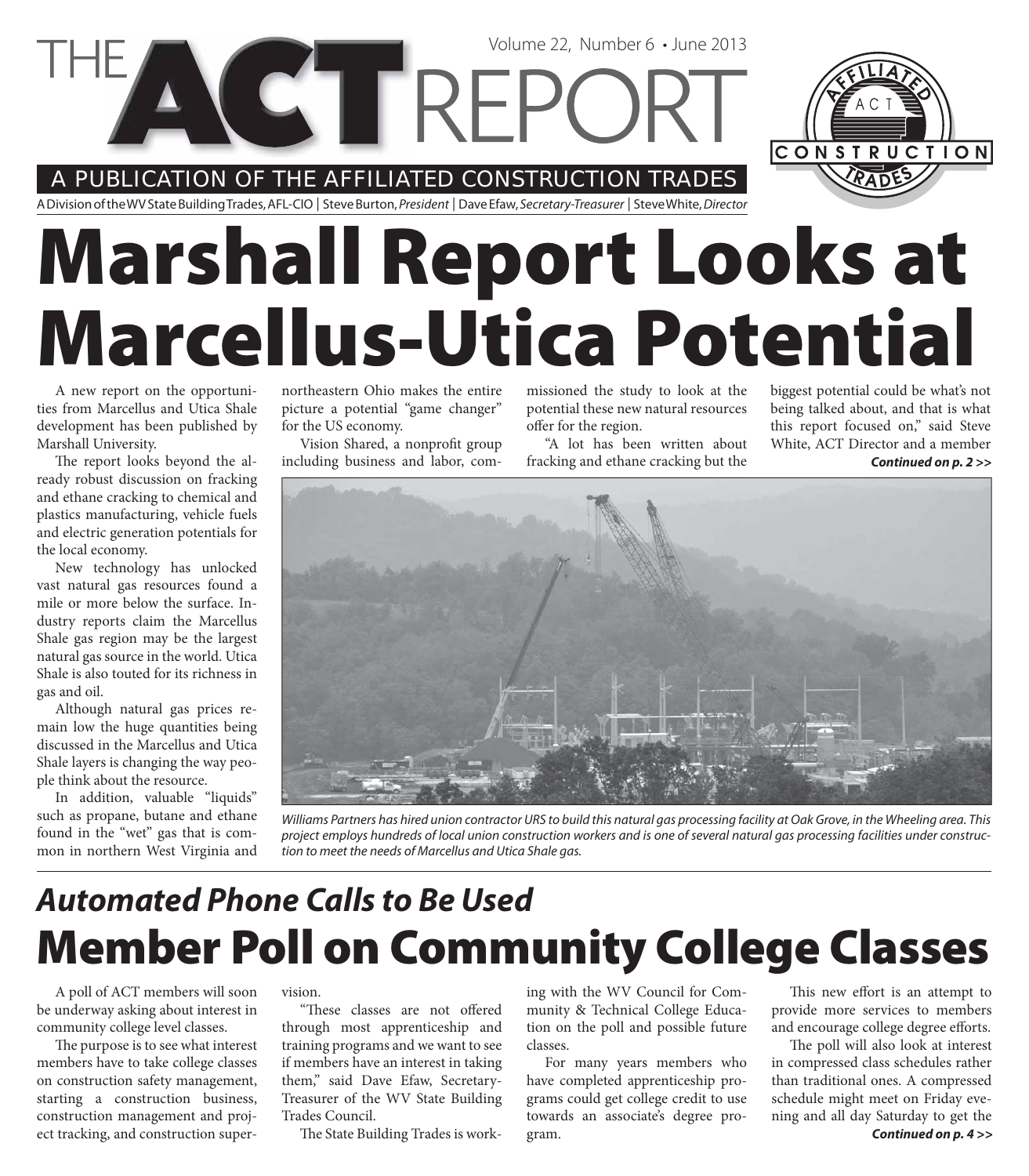#### THE ACT REPORT **2013**

# **Parkersburg UA Local 565 Taking New Applications for Apprenticeship Class**

The Parkersburg Plumbers Joint Apprenticeship will be issuing applications from Monday, July 8 through Wednesday, July 31.

Applications will be available from 9:00am till noon each day, except not on weekends.

Those interested should go to 593 Cedar Grove Road, Parkersburg (two blocks from WVU-P).

The five year program teaches all aspects of the plumbing and pipefitting trade including pipe fitting and welding, medical gas, CAD, instrument technician, blue print reading, plumbing, heating and cooling.

Apprentices are paid while onthe-job and also go to school for a minimum of 216 hours per year.

To qualify an applicant must be at

least 18 years old, have a high school diploma or GED, a valid driver's license and be physically able to perform the work of the trade.

A copy of the applicant's birth certificate, driver's license, high school diploma or GED and if recently in the military a DD214 form will be requested at the time of application.

Completed applications together with all supporting documents must be submitted within the same time period of July 8 to July 31.

Applicants must reside in the area of Local 565 which includes Calhoun, Jackson, Pleasants, Tyler, Wirt and Wood County in WV; and Morgan County south of Route 78, Meigs, Monroe, and Washington County in Ohio.

Applicants must pass an aptitude test administered by WV Workforce as well as an alcohol and drug test.

The recruitment, selection, employment and training of apprentices shall be without discrimination because of race, color, religion, national origin or sex.

For more information please contact 304-485-1565. ■

### **FirstEnergy Gets PSC Support from Trades**



ACT attorney Vince Trivelli (left) talks to Gary Jack, Senior Corporate Counsel for FirstEnergy during WV Public Service Commission hearings held in late May. FirstEnergy wants to restructure ownership of their West Virginia plants making some subject to rate regulations and others not. The Trades supported the measure because FirstEnergy (formerly Allegheny Energy) is a big employer of craft workers. Testimony from Steve White, ACT Director, went into the record showing almost one million man-hours worked by union trades at FirstEnergy facilities between 2010 and 2012.

# *Marcellus-Utica*

#### *Continued from Page 1*

of the Vision Shared Board which commissioned the study.

'I emphasize the word 'potential', because if local workers are not used in all phases of production, transportation and manufacturing West Virginia might simply go through another cycle as a resource colony where out-of-state interests get rich and citizens are left with the problem."

According to White, local union construction workers have been building much of the pipelines and gas processing facilities in the region.

However many workers are being imported by companies from places like Texas, Oklahoma and Louisiana for the drilling and compression work.

To read the full report log onto www.visionshared.com/

#### **Union Trades Holds Huntington Open House**



Members of the Building Trades and Union Trades Federal Credit Union pose outside the newly opened credit union office in Huntington.

From left: Doug Peele, Union Trades Manager; Robin Shanteau, Member Service; Terry Hudson, Board Member; Kaitlyn Stowers, Member Service; Mark Johnson, Assistant to the Business Manager, Tri-State Building Trades; Marlene Edwards, Branch Supervisor and Loans; and Shane Dillon, Organizer, Laborers 543.

An open house event was held at the site on Thursday, June 6.

Union Trades now operates at three locations with offices also in Parkersburg and Charleston.

As a member-owned organization, the credit union offers financial services for WV State Building Trades members and their families.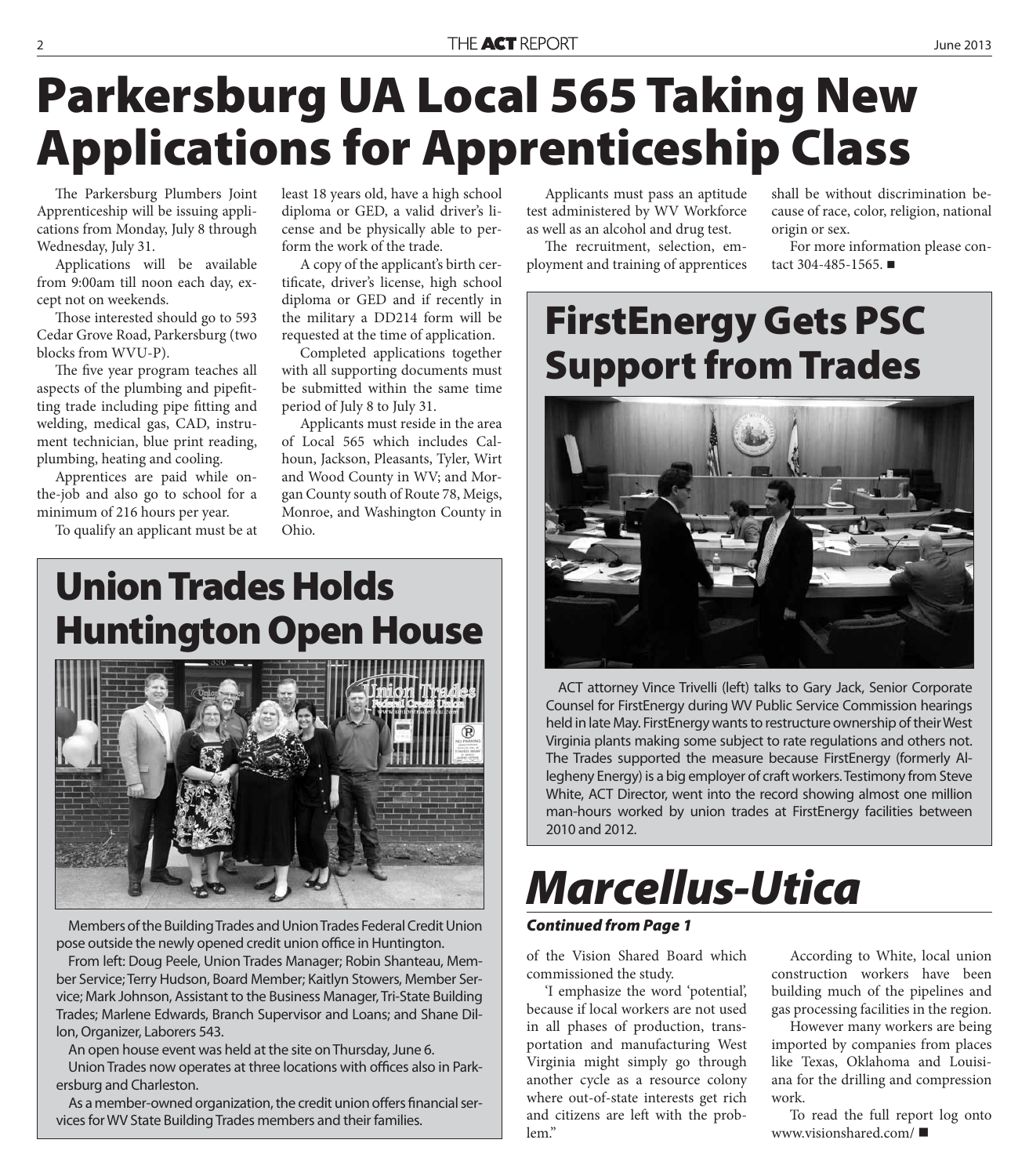## **Six Public Meetings Planned on Future of West Virginia Highway Funding \$1.7 Billion Per Year Funding Gap Identified**

Governor Earl Ray Tomblin's Blue Ribbon Commission on Highways will be holding six public hearings in the state to get input on highway funding issues.

The Commission, including representatives from a variety of business and labor groups, has already determined the many needs of the state far outweigh available funding.

"We have also been looking for ways to save expenses and be more efficient."

#### **Gary Tillis**

Business Manager WV Laborers District Council

Looking at all funding needs, both to maintain the current transportation system and for expansion, the Commission has found a \$1.7 billion per year funding gap.

The gap is caused by many things including less federal funding, increased costs, higher gasoline prices and less revenue from the gas tax.

Recognizing that such a large number would be too difficult for the state to fund, the Committee identified a variety of ways to raise a portion of the needed funding so as to focus on the most pressing issues.

For example a recent news report shows nearly 1,000 bridges in the state are structurally deficient.

The backlog for repairs and maintenance will increase costs because the delay can allow simple fixes to turn into big problems.

The Committee came up with a list of funding suggestions to be considered including:

• Increasing the sales tax from

6 to 7 percent, providing \$200 million in annual revenue.

- Raising Division of Motor Vehicle registration fees from \$28.50 to \$49, and increasing titles from \$5 to \$40, for additional annual revenue of \$64 million.
- Increasing the automobile privilege tax from 5 to 6 percent to raise \$37 million annually.
- Boost the cigarette tax by

50 cents a pack, with the increase dedicated to the Road Fund, raising \$37 million.

- Increasing the excise tax on diesel fuel, which would raise \$14.5 million.
- Setting a special registration fee for alternative-fuel vehicles at \$200 a year, which would raise \$1.1 million.

If all proposals were adopted, state Road Fund revenues would increase by \$419 million a year.

"We are looking for public sup-

port to increase funding, and the Committee is offering a number of ways to get there," said Gary Tillis, Business Manager for the WV Laborers District Council and a member of the Committee.

"We have also been looking for ways to save expenses and be more efficient."

"But at the end of the day it is our families, friends and neighbors traveling on the roads and we must find a way to keep them safe and our economy moving.<sup>"</sup> ■

### **Operators 132 Equipment Rodeo**



Members of Operating Engineers Local 132 along with families and friends participated in the Operator Rodeo event held on Sunday, May 19.

More than 300 people attended and, according to Training Coordinator Chuck Parker, a good time was had by all! Five competitive events were held for operating an excavator, mini-excavator, backhoe, crane and skid steer loader.

The event was held at the Operating Engineers statewide training site in Ravenswood.

"This is the first year we had the competition and we plan on doing it again," said Tommy Plymale, Business Manager for Local 132.

"It is a good way for our members to get together and for us to show off the training site."